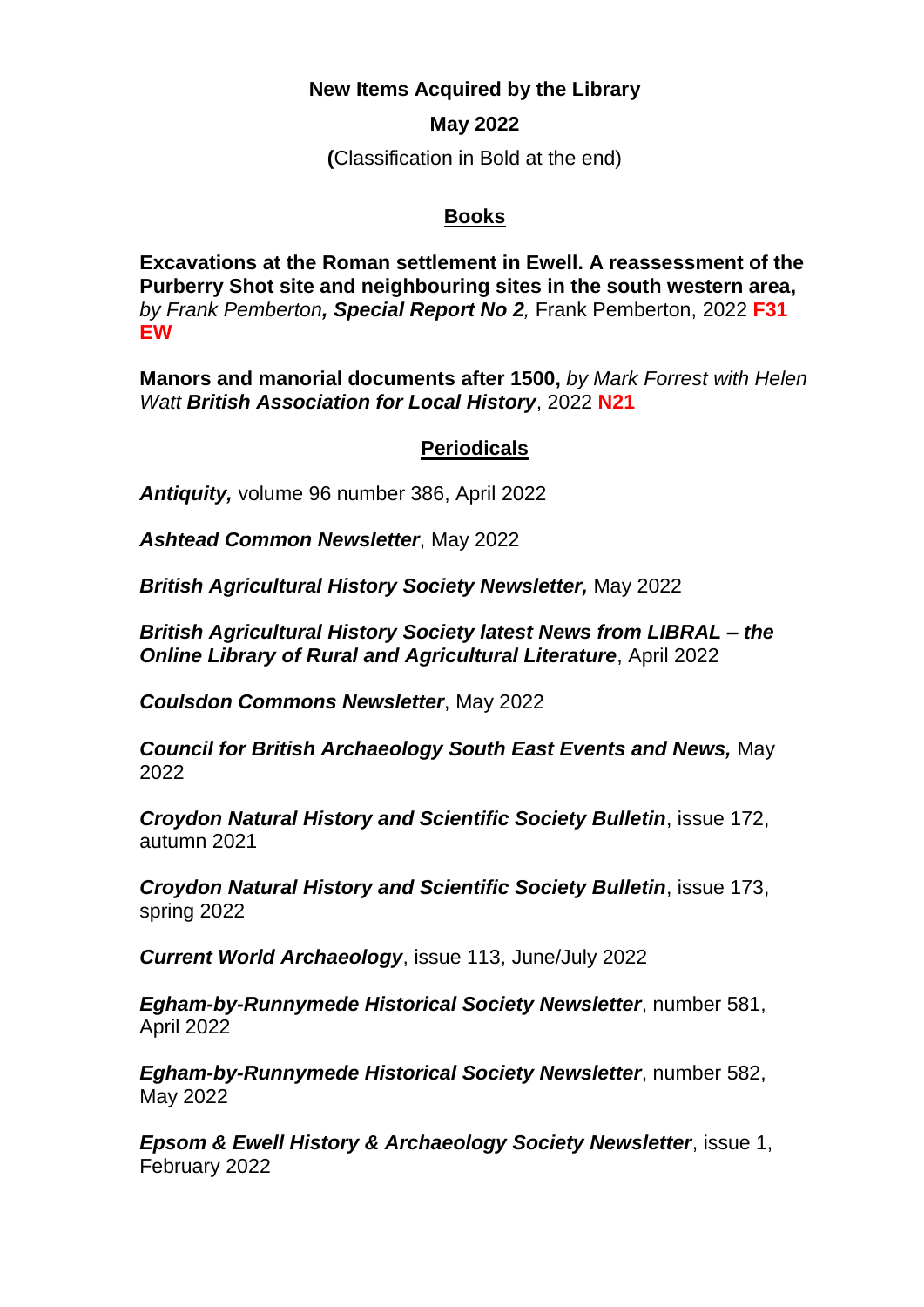*Epsom & Ewell History & Archaeology Society Newsletter*, issue 2, May 2022

*Historic England Newsletter*, April 2022

*Historic England Newsletter*, May 2022

*Landscapes*, volume 22 number 2, December 2021

*The Local Historian*, volume 52 number 2, April 2022

*Local History News*, number 143, spring 2022

*Medieval Ceramics*, volume 41, 2020

*Merton Historical Society Bulletin*, number 222, June 2022

*Newcastle Antiquaries E-Bulletin*, issue 5.22, May 2022

*Norfolk Archaeology*, volume XLVIII part IV, 2021

*Send & Ripley History Society Journal*, number 284, May 2022

*Somerset Archaeological and Natural History Society e-bulletin*, May 2022

*Somerset Archaeological and Natural History Society e-bulletin*, June 2022

*Surrey Archaeological Society Prehistoric Group News,* 207, 2022

*Surrey Archaeological Society Prehistoric Group News,* 208, 2022

*Surrey Archaeological Society Prehistoric Group News,* 209, 2022

*Surrey Archaeological Society Prehistoric Group News,* 210, 2022

*Surrey Archaeological Society Prehistoric Group News,* 211, 2022

*Surrey Archaeological Society Prehistoric Group News,* 212, 2022

*Surrey Archaeological Society Prehistoric Group News,* 213, 2022

*Surrey Archaeological Society Prehistoric Group News,* 214, 2022

*Surrey Archaeological Society Prehistoric Group News,* 215, 2022